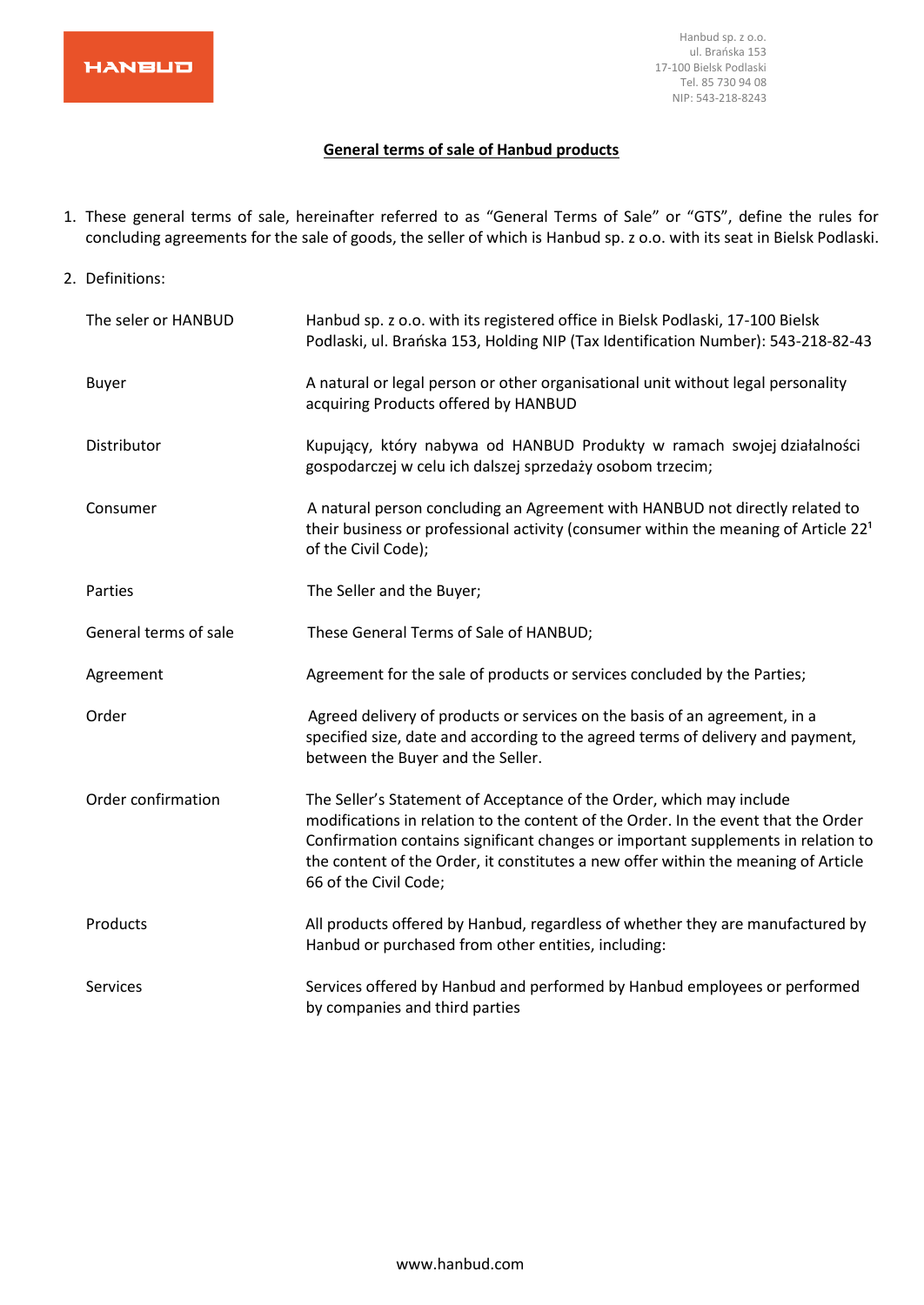Transport and storage instructions

- 1. It is necessary to check whether the delivery specification corresponds to the materials actually delivered. If any defects or damages are found, a report should be written or described on the consignment note and confirmed with the carrier's signature.
- 2. For unloading it is recommended to use belt slings or forklifts with a suitable fork spacing. During unloading, materials must be protected against scratches and dents. During any potential manual unloading, the sheets must not be moved over each other or over the ground. Sheets should be carried vertically, with an appropriate number of people, i.e. a minimum of 1 person per 1mb of the sheet, i.e. a 4m sheet should be carried by 4 people, two per each side.
- 3. Factory-made sheet metal packaging provides protection only for transport and short-term storage. Sheets in packages and coils must not be stored outdoors or in rooms exposed to moisture and variable temperatures.
- 4. Galvanised sheets and aluzinc in factory packs may be stored a maximum of 2 days after delivery. However, coated sheets can be stored for a maximum of 3 weeks. Before this time, all sheets must be removed from the packaging and dried. Galvanised sheets and aluzinc must be additionally treated with a layer of maintenance oil. All sheets must be laid at an angle of at least 3° in a closed room on dry wooden underlays at least 200 mm from the ground. In addition, each sheet must be laid with dry wooden slats to ensure free air circulation. Sheets protected in this way may be stored for a maximum of 6 months from the production date.
- 5. The sheets must not be stored near e.g. fertilisers, acids and other aggressive substances.
- 6. Sheets covered with foil must be protected against moisture. In the event of moisture, the sheets covered with foil must be removed immediately. Foil sheets may be stored for a maximum of 3 months provided that they are dry and stored in closed rooms protecting against sunlight. The protective foil must be removed before installing the sheets.
- 7. For transport, a vehicle with a load bed length no shorter than the length of the sheets should be used.
- 8. After assembly it is absolutely necessary to clean the surface of the sheet from filings, screws and other contamination.
- 9. Possible complaints caused by storage that is not compliant with this manual will be rejected.
- 10. The assembly instructions for individual products are provided in separate studies.
- 11. Regardless of the location of the building, to prevent any risk of premature ageing, its wall and roof cladding must be inspected and maintained regularly at least once a year.

# NWB Products NWB products (non-construction products). Hanbud does not allow their use as construction products. There are no certificates or declarations of performance for these products. The buyer is solely responsible for their proper application. The parameters given, if any, are for information purposes only and may deviate from the actual parameters.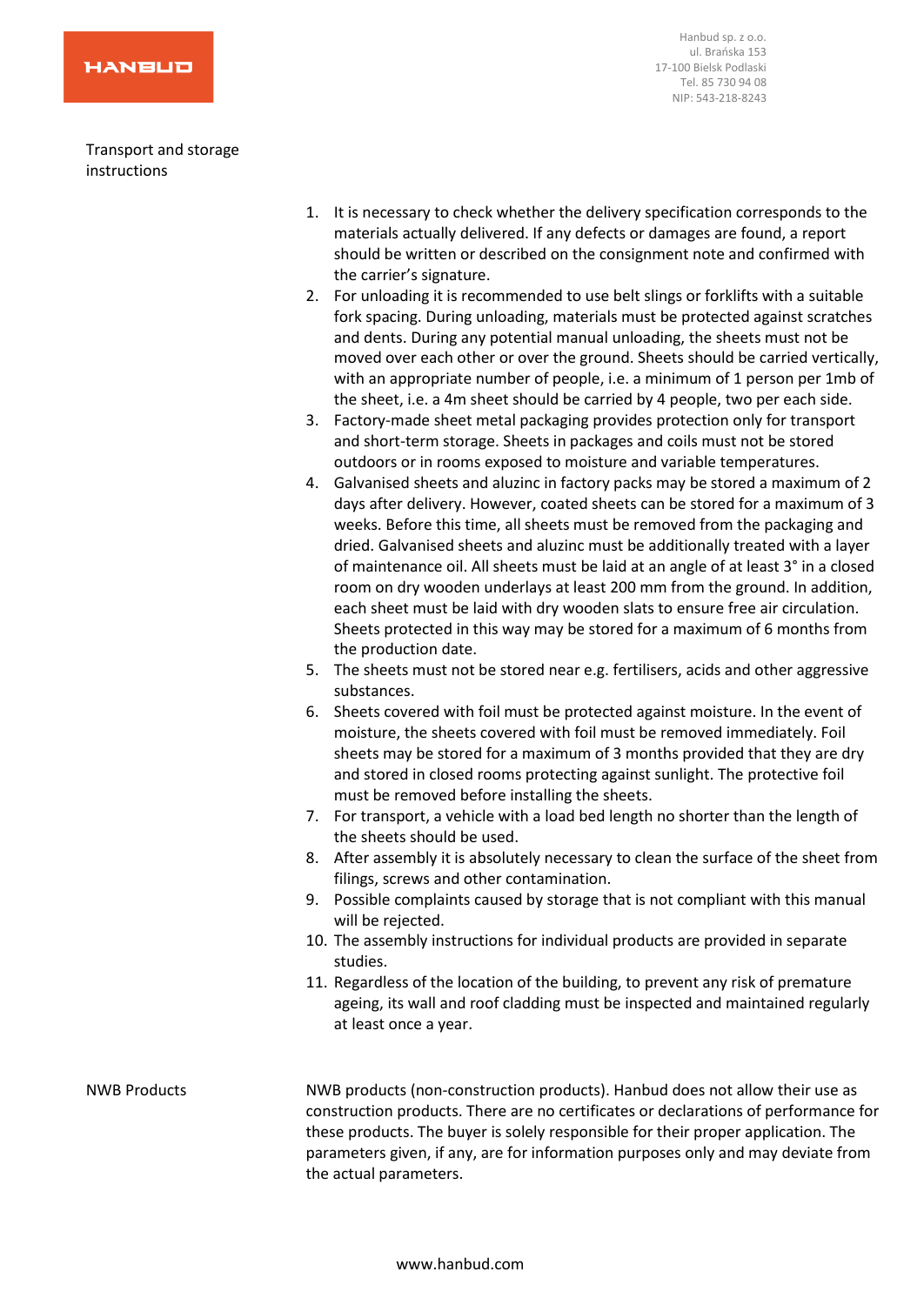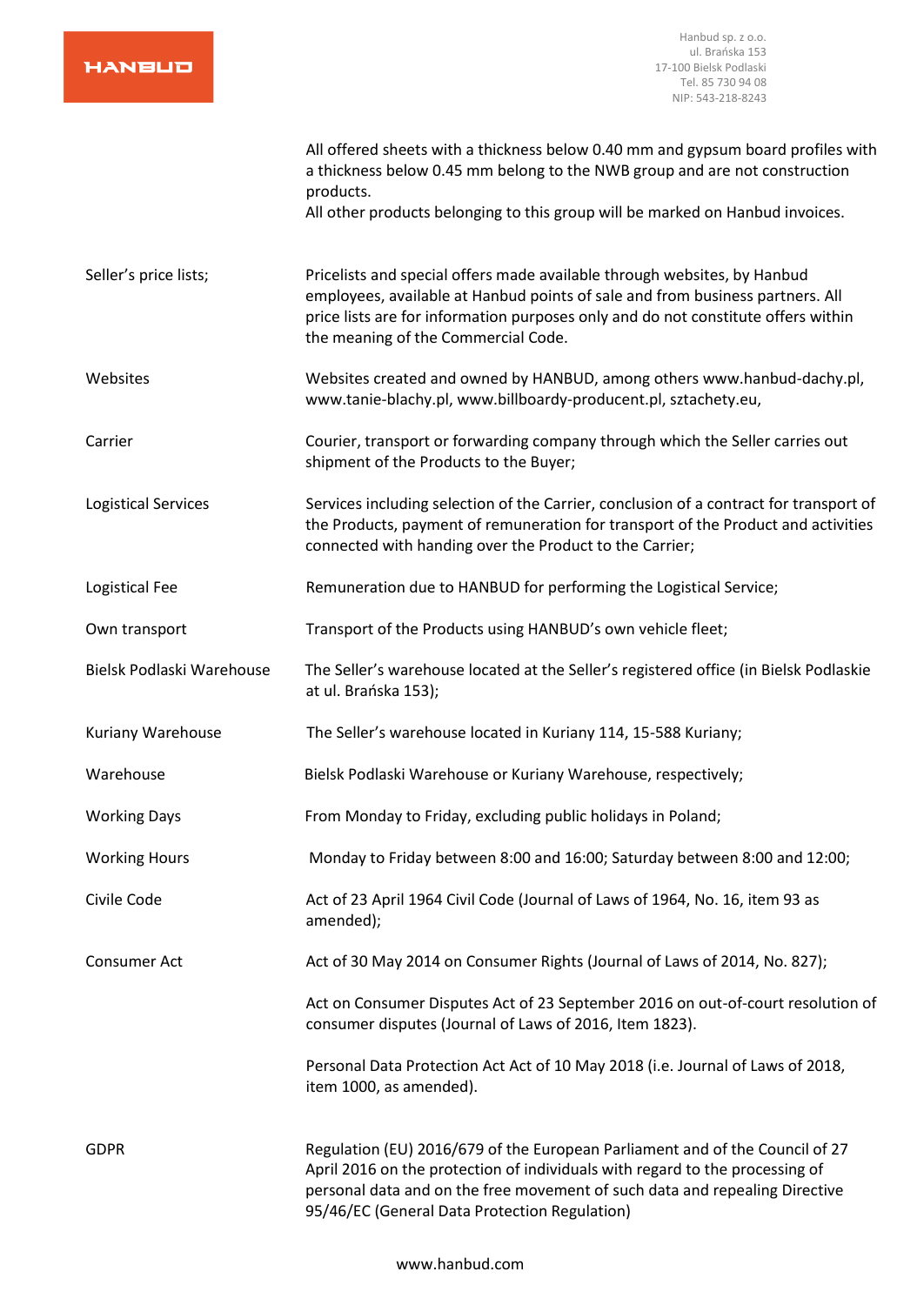

- 3. The GTS are made available to buyers by representatives of the seller and at the headquarters of HANBUD and its branches in writing as well as in electronic form on the Websites.
- 4. The GTS constitute an integral part of each offer, price list and cooperation agreement or sales contract concluded by the Parties. The Terms and Conditions of Agreements are specified in the Parties' arrangements, in the Order Confirmation and in these General Terms of Sale, and in the remaining scope in general legal regulations, in particular the Civil Code.

In case of discrepancies, written or confirmed by e-mail or fax, the Parties' arrangements and the Order Confirmation shall prevail over the GTS.

- 5. The GTS shall be binding on HANBUD and the Buyer unless the Parties expressly agree separately that the whole or specific provisions of the GTS do not apply to a given Order or Agreement.
- 6. If a Buyer who is not a Consumer is in a regular business relationship with HANBUD, the acceptance by the Buyer of GTS on one Agreement shall be deemed to be their acceptance for subsequent sales contracts concluded by the Buyer with HANBUD, unless the Parties have stipulated otherwise.
- 7. The Buyer, who is a natural person, by placing an Order, consents to the processing of their personal data by the Seller for the purposes of issuing invoices, trade statistics and marketing of products and services in accordance with the GDPR and the Personal Data Protection Act:
	- The personal data controller is HANBUD sp. z o.o. ul. Brańska 153, 17-100 Bielsk Podlaski (tel. 85 730 94 08, e-mail: biuro@hanbud-dachy.pl and biuro@tanie-blachy.pl), hereinafter referred to as the Controller.
	- Personal data will be processed for the purpose of implementing the agreement pursuant to Article 6(1)(b) of the GDPR,
	- Personal data may be transferred only to entities authorised by law,
	- Personal data will be processed until the purpose of processing ceases or for the period resulting from the archival category of the documents in which the data is contained, as defined in the Implementing Rules to the Act on National Archival Resources and Archives,

The Buyer has the right to demand the following from the Controller:

- o access personal data, its rectification, removal of the processing restriction,
- o object to its processing,
- o data transfer,
- $\circ$  withdraw consent to the processing of data, without affecting the lawfulness of the processing carried out on the basis of consent before its withdrawal,
- $\circ$  odge a complaint against the processing of personal data with a supervisory authority.
- The provision of personal data is voluntary, however, the consequence of failure to provide personal data required by the Controller is that the agreement cannot be concluded and executed.
- 8. All current HANBUD contact details, including e-mail address, telephone and fax numbers are included on the Websites.

# § 2. Catalogues and Price Lists

1. On its websites and in its marketing materials, HANBUD publishes: Catalogues, Price lists, as well as price lists with promotions (special offers), brochures and other information and marketing materials.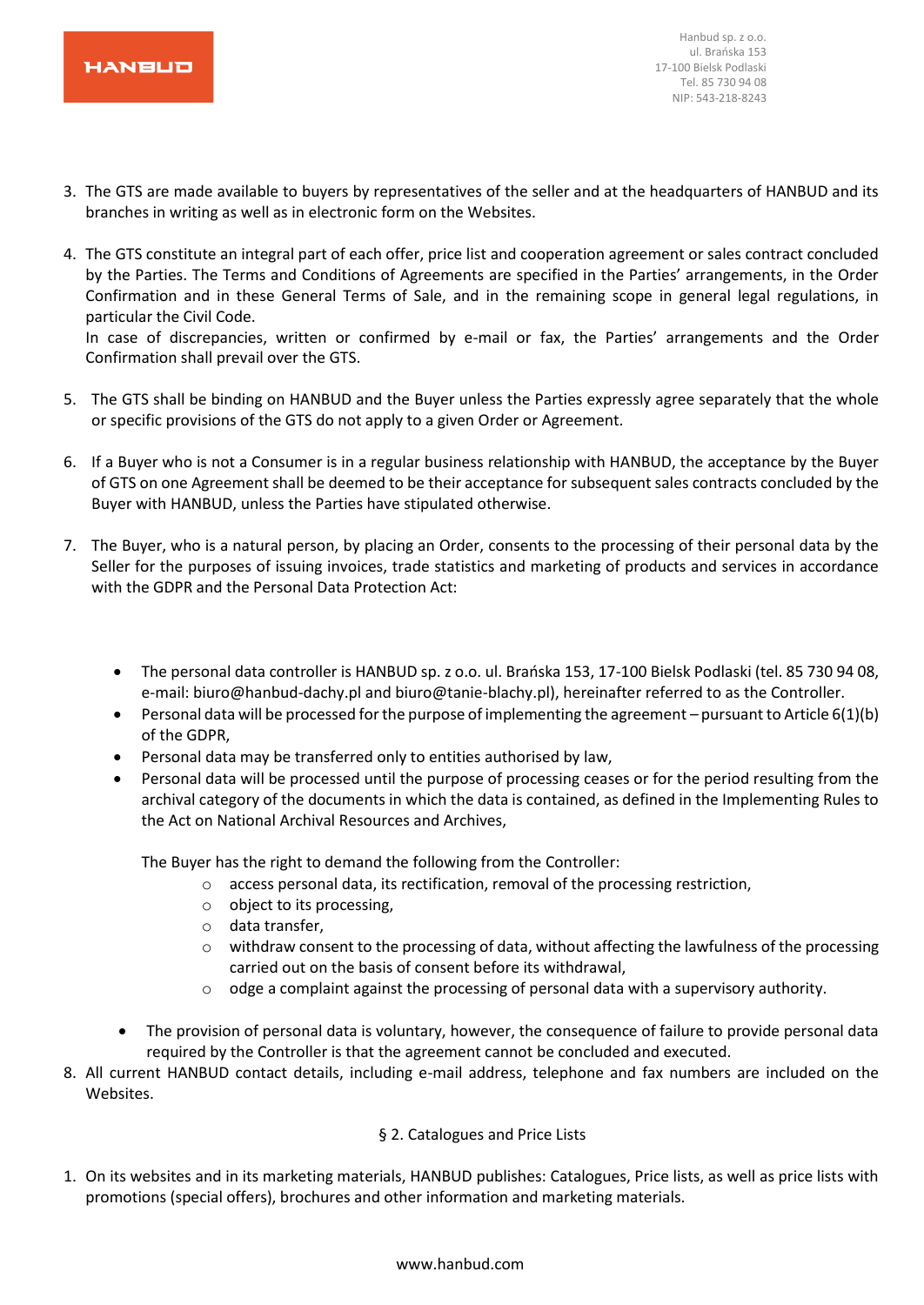

- 2. Descriptive data, technical parameters, photographs, dimensional diagrams, weights, wear, durability and performance indicators placed in official HANBUD marketing materials, including the Website and the Catalogues constitute approximate data and are for reference only. The products supplied may differ from those shown in the Catalogues. Only the Parameters and Characteristics of the Product indicated in the Agreement are binding.
- 3. The information contained on the Websites and in Catalogues, Price lists and brochures (including information on dimensions, weight, shape, colour shades) is for informational purposes only and does not constitute an offer within the meaning of the Civil Code, but only an invitation to place Orders (offers to purchase Products).
- 4. HANBUD reserves the right to make changes to the offered assortment at any time.
- 5. Templates and samples issued by HANBUD are for illustrative and exhibition purposes only.
- 6. All dimensions not marked separately included in the HANBUD information materials within the technical parameters provided are presented in millimetres.

#### § 3. Procedure for concluding Agreements

- 1. The sale of the Products shall take place on the basis of an Agreement concluded by the Parties.
- 2. HANBUD offers Standard Products listed and described in the Catalogues and purchased from external suppliers and Custom Products (on special request) and NWB Products (non-construction products). Terms and conditions of sale and delivery of Custom and NWB Products are determined individually by the Parties
- 3. In order to conclude the Agreement, the Buyer sends an Order to HANBUD (i.e. makes an offer to purchase the Goods by way of sale within the meaning of the Civil Code).
- 4. Orders concerning products and services may be placed via websites, online shops belonging to Hanbud and in writing, which for the purposes of this point also means fax and e-mail. HANBUD is not responsible for discrepancies in orders placed by phone at the sole request of the customer.
- 5. An order should specify at least: the exact name and address of the Buyer, contact details of the Buyer, their NIP (Tax Identification Number), type of the ordered Product, quantity/number of the ordered Product and all its parameters, place (or places) of delivery and proposed delivery date. If the Buyer benefits from special bonuses or discounts, the order should include the exact name of the special offer or the Seller's offer number on the basis of which it is made, otherwise bonuses or discounts are not taken into account.
- 6. An order for Products specified in HANBUD information materials (e.g. Catalogues) as custom/on request must be submitted in writing or in a form stated in writing (by fax or e-mail) and contain a detailed description of the ordered Product and – if possible – a technical drawing of the Product.
- 7. If the Order concerns Products offered in packages and specified lengths, it is possible to place Orders concerning only the quantity of Products included in the offer, unless the Parties agree otherwise.
- 8. HANBUD confirms receipt of the Order from the Buyer, which, for the avoidance of doubt, is not tantamount to its acceptance for execution. HANBUD shall endeavour to consider the Order, i.e. its acceptance or rejection, within one Business Day of its receipt. Under no circumstances should HANBUD's failure to respond to the Order be treated as acceptance of the Buyer'ss offer included in the Order, i.e. as conclusion of the Agreement.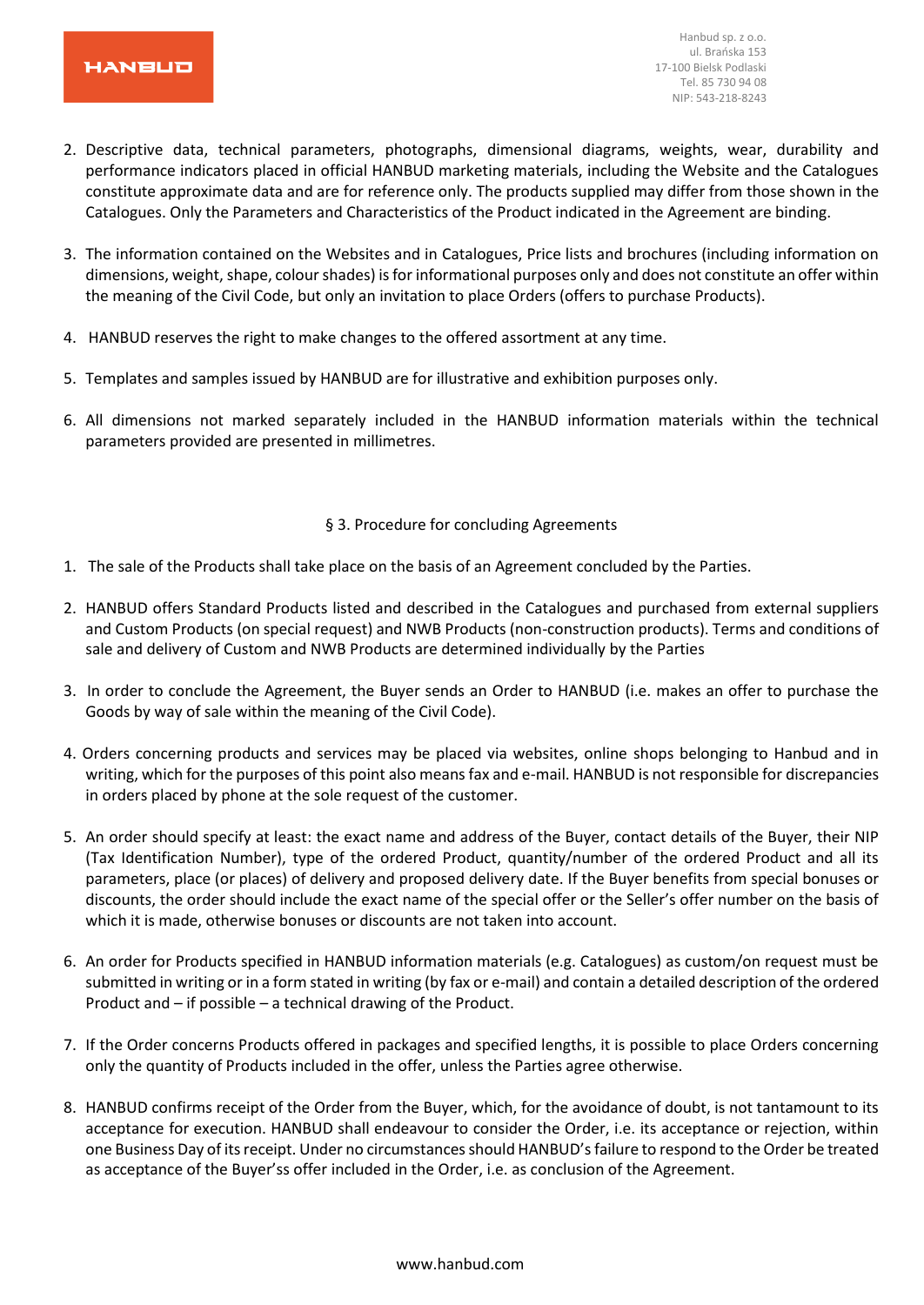

- 9. The Order constitutes an offer to purchase by the Buyer the number of Products indicated in the Order at the price indicated in the Price List applicable at the time of receipt of the Order by the Seller, unless it is explicitly indicated in the Order.
- 10. Orders in writing or by fax and e-mail may be submitted by the Buyer every day around the clock, however, their acceptance for consideration takes place only on Working Days during Working Hours.
- 11. The Buyer may withdraw the Order only prior to its confirmation and transfer to production. Hanbud must agree to the withdrawal of the order in writing. Cancellation of the order takes place when HANBUD confirms the cancellation of the order and causes neither HANBUD nor the purchaser to have any claims on the cancellation of the order.
- 12. HANBUD may accept the Order for execution in whole or in part.
- 13. Acceptance of the Order shall be made by personal transfer of the Order Confirmation by the Seller to the Purchaser by sending the Order Confirmation by e-mail, fax or in any other way accepted when concluding agreements of this kind.
- 14. In the Order Confirmation HANBUD shall indicate, first of all, whether the Order is accepted in whole or in part, what the number of Products to be sold is, at what price the Products will be sold, the maximum advance payment deadline and its amount, the date on which delivery will be made, as well as the amount of the Logistical Fee referred to in §4 of the GTS, if applicable.
- 15. The Seller shall take into account delivery dates proposed by the Buyer depending on the availability of the Products in the Warehouse. If any ordered Products cannot be delivered on the date proposed by the Buyer, the Seller shall specify in the Order Confirmation the date(s) of delivery of Products or particular batches of Products
- 16. The conclusion of the Agreement also includes the provision of Logistical Services in situations described in §4 of the GTS.
- 17. In the case of concluding a Distance Agreement, the Parties acknowledge that it is concluded at the registered office of HANBUD.
- 18. HANBUD may refuse to confirm the Order, in particular if the Buyer is in arrears with any payments to HANBUD.

#### § 4. Product delivery

- 1. An order may be fulfilled if all conditions specified in the order confirmation are met, unless the Parties agree otherwise. At the same time, financial conditions must be met, such as a non-exceeded trade credit, and in the case of a Buyer who is not a Consumer, no overdue payments on previous invoices.
- 2. Unless the Parties have agreed otherwise, the products are sold EXW (EX WORKS) Bielsk Podlaski Warehouse or Kuriany Warehouse according to Incoterms 2020.
- 3. Unless the Parties agree otherwise, the Logistical Fee is due in the amount indicated in the Order Confirmation. By concluding the Agreement, the Buyer accepts these rates and undertakes to cover the Logistical Fee. In case of deliveries to Consumers, the Logistical Fee cannot be higher than the real cost of the Carrier's service used to perform the Logistical Service.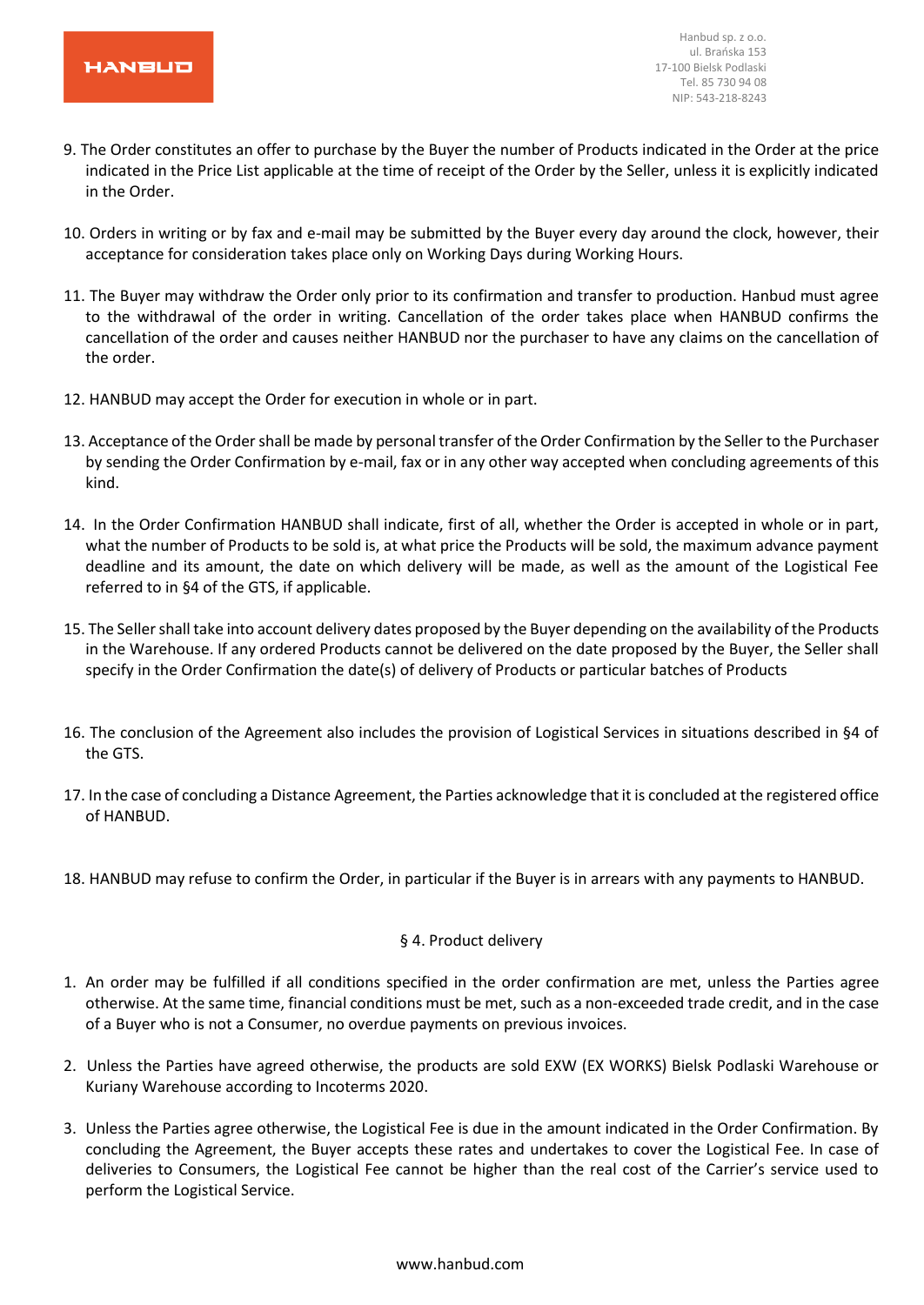

- 4. The time of production and possible delivery is determined individually for each order.
- 5. If the products ordered the customer cannot be delivered to the Buyer immediately after Hanbud has reported this possibility for reasons attributable to the Buyer, the products will be stored by HANBUD at the expense and risk of the Buyer. The risk of possible damage related to long-term storage passes to the buyer.
- 6. The products are issued to the Buyer on the basis of a goods dispatched note issued by the Seller.
- 7. At the time of receipt of the Product, the Buyer is obliged to thoroughly examine the Product in terms of quantity and quality and possible defects (e.g. dents and other mechanical damage). The product should be checked by visual inspection not only of the packaging, but also of its contents and compliance with the Order. The confirmation of receipt of the Product on the goods dispatched note is a confirmation of the correctness of the Seller's performance and is tantamount to acceptance of the quantity and quality of the Products and confirmation of their compliance with the goods dispatched note. Complaints after signing the goods dispatched note will not be accepted.
- 8. In case of personal collection of the Product from the Bielsk Podlaski Warehouse, the Product may be collected only by a person authorised by the Buyer in writing to collect the Product.
- 9. When delivering the Product using the Carrier's services, the Buyer is obliged to calculate and verify the quality of the Products upon receipt from the Carrier. In the event of shortages or damage, the Buyer is obliged, in the presence of the Carrier, to draw up a report of shortages/damage and on its basis submit a complaint directly with the Carrier, to HANBUD, but this reservation does not apply to Consumers.
- 10. The Buyer shall ensure the presence of an authorised person at the place and time of delivery, as well as additional equipment and persons necessary for proper unloading of products. The refusal to accept the Product or the absence of an authorised person does not release the Buyer from the obligation to pay for the Product and the Logistical Fee.
- 11. Any discrepancies between the documentation and the actual state of affairs or damage found during unloading shall be reported by the Buyer at the time of delivery before signing the goods dispatched notice and/or invoice.
- 12. If the Buyer, upon receipt of the products from the Carrier, finds them damaged and nevertheless receives the products, the Buyer shall be obliged to secure the damaged products and enable them to be inspected by the Carrier, the Seller or their insurers.
- 13. The liability, including the risk of accidental loss or damage of the Product, related to the Product being released to the Buyer at the moment of releasing the Product from the Seller's Warehouse, with the exception of shipping delivery, when the liability passes to the Carrier or delivery by Own Transport, when the risk passes at the moment of releasing the Product to the Buyer at the place of collection. Carrier's liability begins at the moment the Product is handed over to them by the Seller for transport and ends at the moment it is handed over to the Buyer. The provisions of the Civil Code, including in particular those governing the contract of carriage and defining the rules of carrier's liability (see Article 788 §1 et seq. of the Civil Code) shall apply to the Carrier's liability . The Seller shall not be liable for possible damage to the Products in transport if the Buyer fails to meet all formal requirements for the receipt of the damaged shipment, fails to make a damage report upon receipt of the Products and does not make a complaint directly to the Carrier (however, this reservation does not apply to Agreements concluded with Consumers).
- 14. HANBUD undertakes to make every effort to ensure that the ordered Product is delivered to the Buyer without delay. Delays in the delivery of the Product cannot be the basis for any claims of the Buyer against HANBUD, in particular claims for damages or for withdrawal from the Agreement (however, this reservation does not apply to Agreements concluded with Consumers). The Seller shall not be liable for any delay in delivery caused by the fault of the Carrier or by the fault of the supplier of Products to HANBUD or the manufacturer of Products (however, this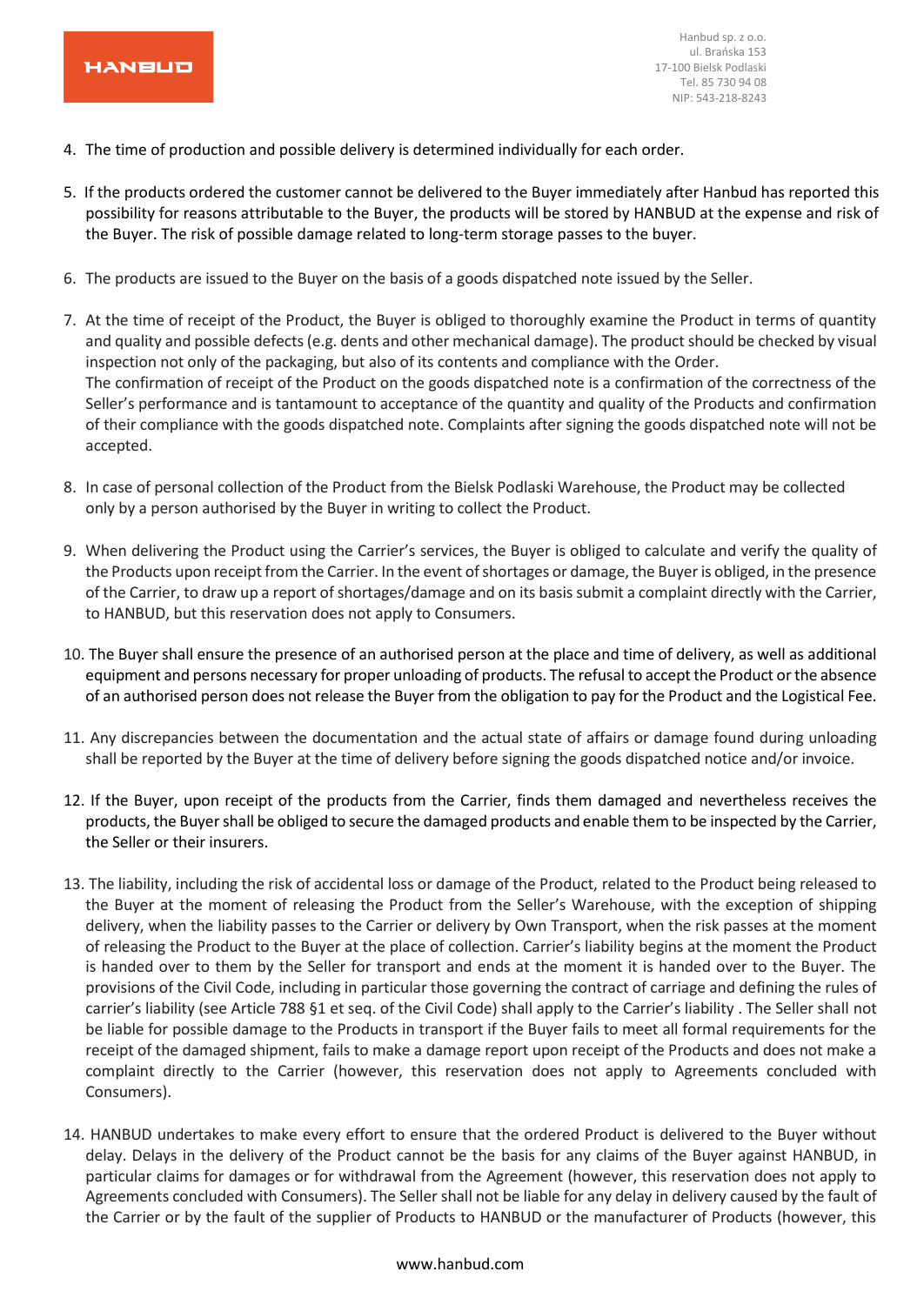

reservation does not apply to Agreements concluded with Consumers).

- 15. The Seller shall not be liable for delay in execution of the Order if the delay results from the following circumstances:
	- a) force majeure by which the Parties understand circumstances beyond the Seller's control, in particular fires, floods and other natural disasters, wars, strikes, riots, demonstrations, epidemics, embargoes, interruptions or delays in deliveries of raw materials, energy and components as well as other unforeseen disturbances, in particular disturbances in the functioning of the plant not caused by HANBUD, shortening of working time in factories of producers of Products sold by the Seller or their subcontractors, breaks in work, circumstances attributable to carriers, decisions of public administration bodies, changes in law, other similar circumstances;
	- b) events for which the Buyer is responsible.

16. HANBUD is obliged to immediately inform the Buyer of any events that have caused the delivery to be impossible.

17. If there are overdue payments on the part of the Buyer, non-payment of interest for late payments or if HANBUD becomes aware of a deterioration of the Buyer's financial standing which may adversely affect the performance of the Buyer's obligations under the Agreement concluded with HANBUD, the performance of subsequent orders may be suspended until appropriate payments are made or payment is secured in a manner agreed upon separately by the Parties.

# **§5. Prices and terms of payment**

- 1. Prices of Products in Price Lists and Catalogues are given in Polish zloty (PLN), Euro (EUR) or other currencies specified in the price lists and are net or gross prices according to the designation.
- 2. The Price Lists and Catalogues do not constitute an offer and are for information purposes only.
- 3. HANBUD stipulates that there may be differences between the prices in the Catalogues and Price List and the actual current price level. In the case of differences HANBUD shall immediately inform the Buyer after receiving the Order.
- 4. The Seller shall indicate prices in the Order Confirmation in Polish zloty (PLN), Euro (EUR) or other currencies listed in the Order Confirmation.
- 5. A Distributor who orders products on a wholesale scale has the right to apply for discounts from the net or gross price of the current Price List by HANBUD. Any discounts are agreed between the Parties.
- 6. If it is necessary to convert prices appearing in a foreign currency into prices in PLN, the currencies are converted at the time of issuing the invoice at the average exchange rate of the National Bank of Poland applicable on the date of issue of the original invoice.
- 7. In the Order Confirmation, HANBUD shall provide the net or gross prices according to the information contained in the Order Confirmation, however, in the case of sales to a Consumer, the gross and, optionally, the net price shall be provided.
- 8. If the Buyer is in possession of documents exempting them from customs duty and VAT, they are obliged to provide such documents to the Seller on the day of placing the Order – failure to fulfil this obligation releases the Seller from any liability on this account.
- 9. In the case of orders for custom, imported and / or manufactured Products for the individual order of the Buyer or when the Buyer does not have a credit limit from the insurer of receivables at Hanbud, the Buyer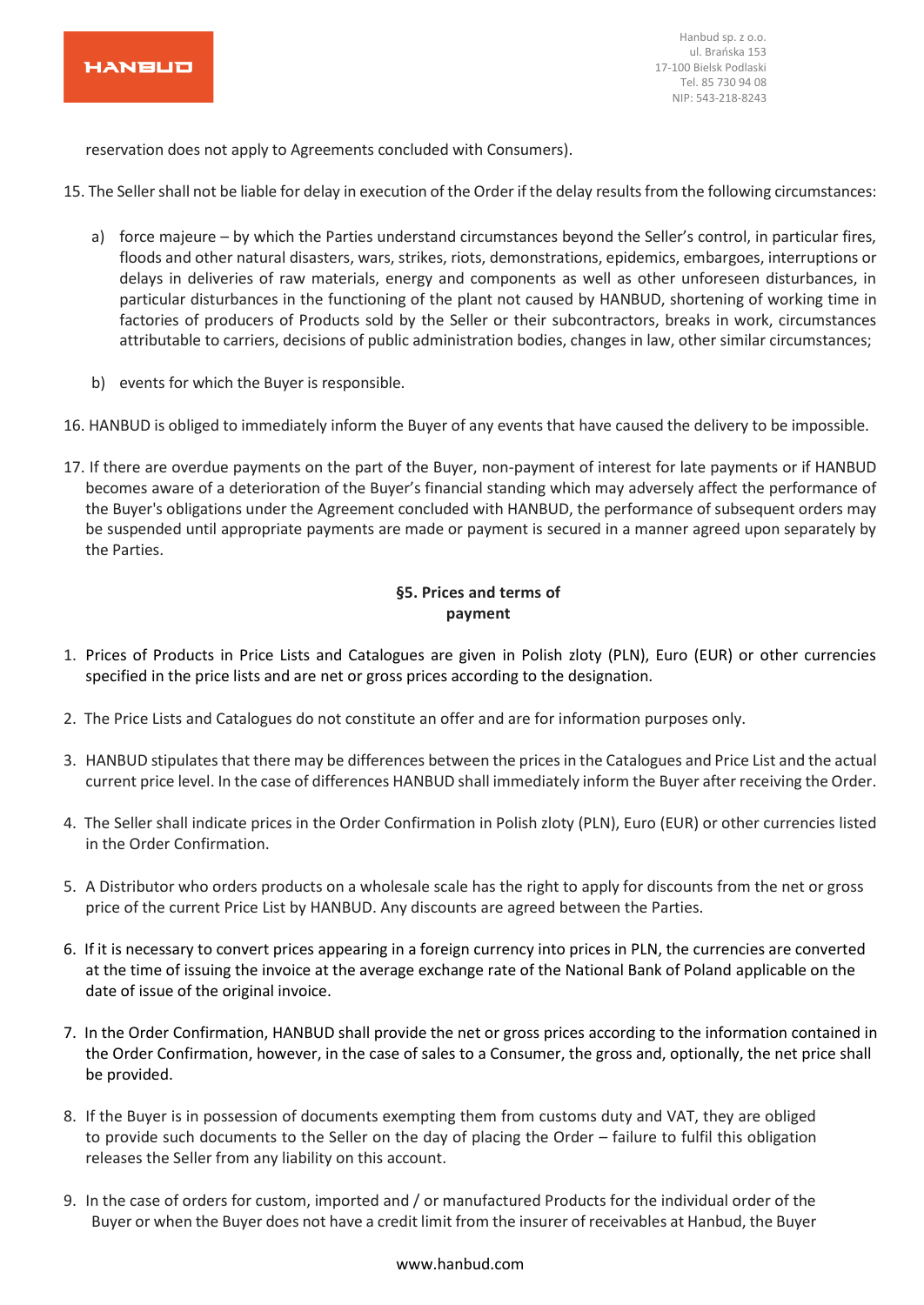

shall pay the Seller an advance payment in the amount determined individually by Hanbud.

- 10. Unless the Parties have agreed otherwise, the Buyer shall be obliged to pay for the Products and the Logistical Fees before the date of delivery of the Products.
- 11. The following possibilities of payment of the sale price of the Products are available:
	- a) payment in cash or by card on delivery (only for personal collection),
	- b) prepayment by bank transfer to an indicated account maintained for HANBUD,
	- c) a transfer with an agreed payment date consistent with the issued invoice,
	- d) dother, as agreed upon by the parties, including compensation.
- 12. A Buyer who places their first order at HANBUD shall not be entitled to a deferred payment, i.e. payment later than the date of delivery of the Product, unless they have received a credit limit from the receivables insurer. The rules of obtaining the right to deferred payment may be changed for reasons beyond Hanbud's control. The current rules are available at the Buyer's request. . The terms of the deferred payment shall be agreed by the Parties individually.
- 13. Before granting the Buyer a trade credit and the time limit referred to in §5.12 of the GTS, the Seller may request the Buyer to present financial documents confirming the good financial standing of the Buyer or have the Buyer's payment capacity verified by an independent business intelligence agency or an insurer. In case of doubts as to the payment reliability of the Buyer, the Seller may refuse to carry out orders with a deferred payment date.
- 14. All transactions involving a deferred payment date may be insured by HANBUD with an insurance company. In connection with this, there is a possibility of additional requirements for Buyers who have a credit limit in HANBUD (providing additional documents). In case of refusal or lack of relevant documents, HANBUD reserves the right to reduce or cancel the credit limit, as well as to secure payments. HANBUD has no influence on the assessment of creditworthiness by the insurance company. Terms of payment may also change due to payment arrears or the receipt of information on the Purchaser from the insurance company.
- 15. HANBUD requires that a Buyer who has obtained the right to a deferred payment date should make available a list of employees authorised to place orders and receive Products made available on their basis at HANBUD. HANBUD shall not be liable for inaccuracies in orders placed by authorised persons appearing on the list provided by the Buyer. The Buyer is obliged to obtain the consent of the persons on the above mentioned list to process their personal data for the purpose of performing the Agreement.
- 16. The date of payment by the Buyer shall be the date on which the amount due is credited to HANBUD's bank account, indicated on each VAT invoice. This provision does not apply to Consumers.
- 17. The Buyer authorises the Seller to issue VAT invoices without their signature.
- 18. In the event of late payment, HANBUD shall be entitled, without any additional request, to claim default interest at the statutory interest rate applicable on the date of payment of the invoice (on an annual basis).The interest for delay is calculated from the day following the day on which the payment deadline expired.
- 19. In the event of late payment , HANBUD is entitled to claim, in addition to the principal amount and interest for delay, the reimbursement of court, enforcement costs and legal representation. Furthermore, HANBUD is entitled to demand and claim from the Buyer the reimbursement of lump-sum costs related to the collection of the debt up to 20% of the sum of the collected receivables, which does not exclude the possibility of claiming damages on general terms.
- 20. If the Buyer is in delay with payments due on the basis of more than one invoice, HANBUD has the right to credit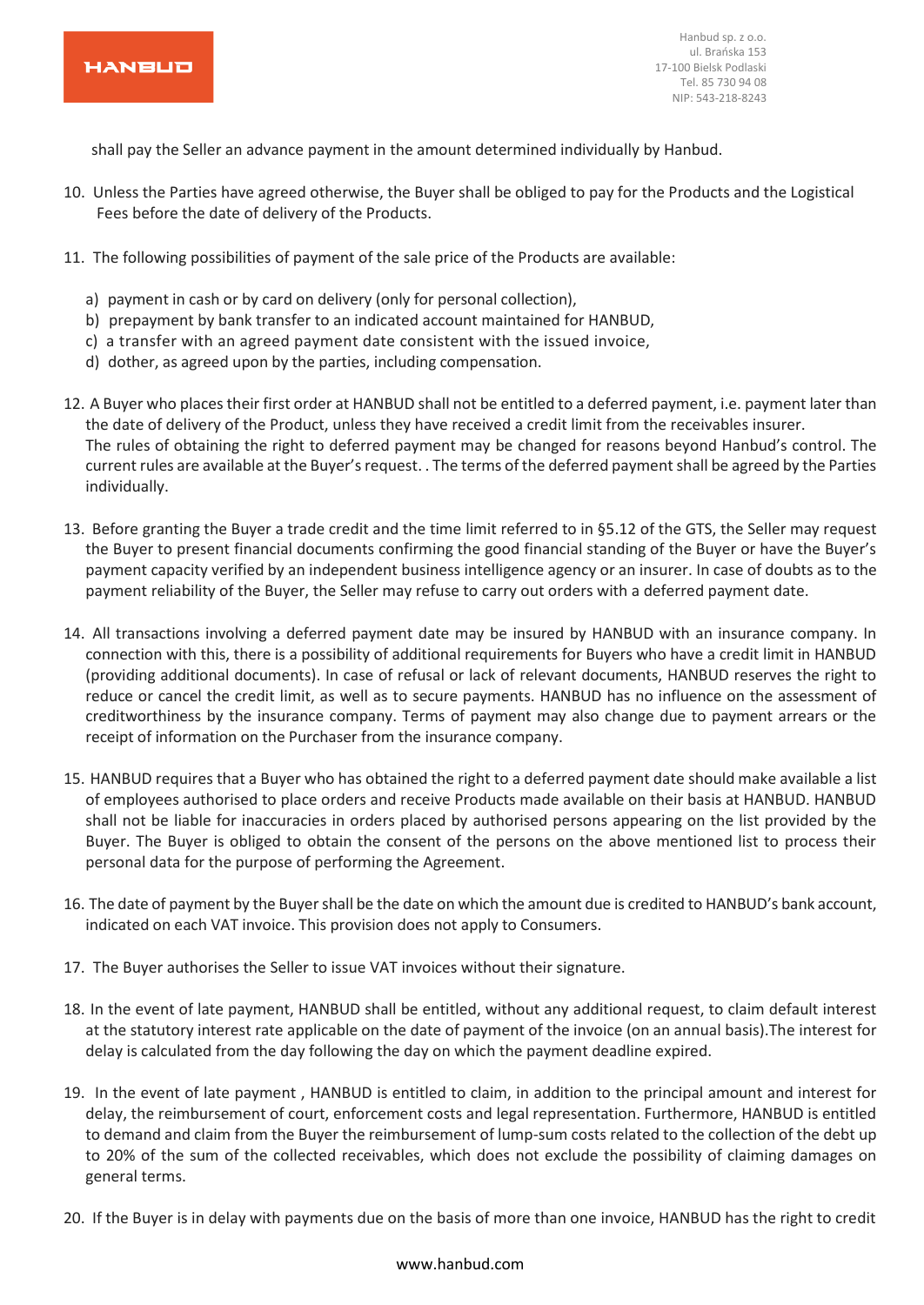any payment made by the Buyer under any invoice first against default interest and then against the oldest receivable. This provision hereby waives the rights of the Buyer (debtor) referred to in Article 451 §1 of the Civil Code. At the same time HANBUD reserves the right to set off other claims and liabilities in accordance with the provisions of the Civil Code.

- 21. Submitting a complaint does not entitle the Buyer to withhold payment for the delivered Product or its part, as well as the Logistical Fee.
- 22. Products for which Hanbud has not received payment in full remain the property of Hanbud.

# **§ 6. Product quality**

- 1. HANBUD is obliged to deliver Products free from physical and legal defects. If the products have physical defects, HANBUD will accurately describe and mark the nature of the defects in the offers and price lists available in the Customer Service Points and on its websites, as well as through HANBUD's sales representatives. Photographs of defects can also be provided upon request.
- 2. The provisions concerning the warranty for physical defects of the Product (only on the basis of Article 558 of the Civil Code) shall not apply to the sale of the Products to a Buyer who is not a Consumer.
- 3. Consumers are entitled to rights against HANBUD resulting from the warranty for physical and legal defects of the Products specified in the Civil Code (Article 556 et seq. of the Civil Code). These rights shall be vested irrespective of the rights resulting from the quality guarantee referred to in §7, §7A and §7B of the GTS, if the Consumer is entitled to them.
- 4. Distributors who have concluded an Agreement with HANBUD shall only have the rights set out in Article 5761 5764 of the Civil Code
- 5. HANBUD is released from liability under the warranty if the Buyer was aware of the defect at the time of conclusion of the Agreement and despite it decided to purchase the Product.
- 6. A complaint for physical and legal defects of the Product may be reported to HANBUD at the addresses given on the Website or to HANBUD's sales representatives. When submitting a complaint, it is necessary to provide as much information and circumstances as possible concerning the subject of the complaint, in particular the type and date of the irregularity and contact details. The information provided will significantly facilitate and speed up the consideration of the complaint by the Seller. Each quality complaint should be supplemented with photographic documentation showing the reported defects.
- 7. Complaints must be submitted each time using the Complaint Protocol form available at www.hanbud-dachy.pl or to HANBUD employees.
- 8. Complaints regarding the quantity and specifications of the Products delivered shall be considered provided that a protocol is drawn up or described on the consignment note and confirmed with the carrier's signature on the day of unloading (in accordance with the Storage and Transport Instructions attached to each package). The fact that a complaint has occurred should be reported via e-mail no later than 7 days after delivery. The Seller shall consider the complaint immediately, no later than within 14 days from the date of its receipt.
- 9. If the Product has a defect, the Consumer may demand that the Product be replaced with a defect-free one or that the defect be rectified.

HANBUD may refuse to satisfy such a Consumer's demand if it is impossible to bring the defective Product into conformity with the Agreement in the manner chosen by the Consumer or, in comparison with the other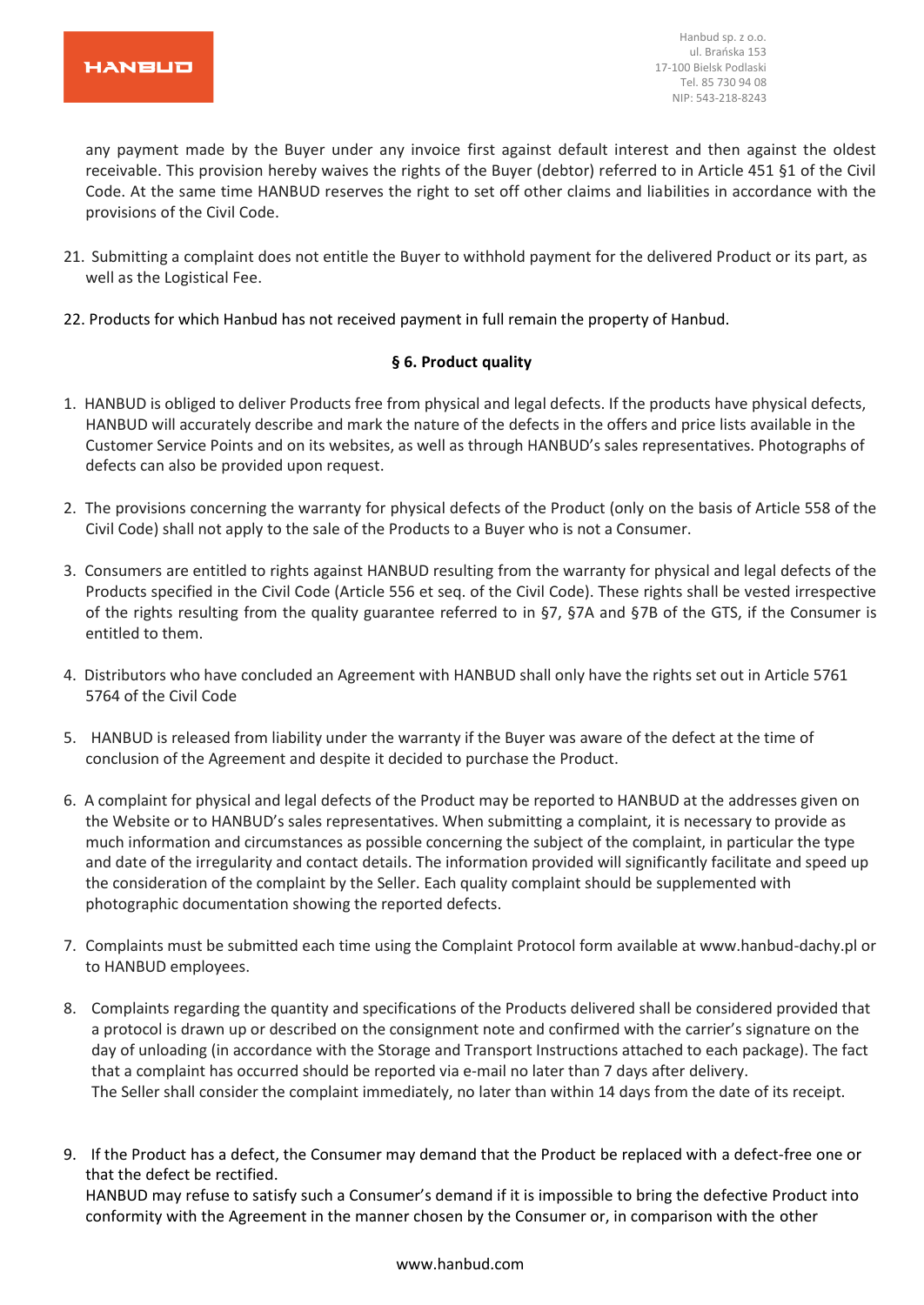

possible manner of bringing it into conformity with the Agreement, would require excessive costs.

- 10. If the Product has a defect which is not an insignificant one, the Buyer may make a declaration of reduction in the selling price of the Product or of withdrawal from the Agreement, unless HANBUD immediately and without undue inconvenience to the Consumer replaces the defective Product with a defect-free one or removes the defect. This restriction does not apply if the Product has already been replaced or repaired by HANBUD or HANBUD has fulfilled its obligation to replace the Product with a defect-free one or to remedy the defect. The Consumer may demand that the Product be replaced with a defect-free one instead of the repair proposed by HANBUD, or that the Product be repaired in place of the replacement of the Product, unless bringing the Product into conformity with the Agreement in the manner chosen by the Consumer is impossible or would require excessive costs compared to the manner proposed by HANBUD.
- 11. HANBUD is liable under warranty if a physical defect in the Product is found within two years from the date of delivery of the Product to the Buyer. In the case of goods classified as two types, this applies to defects other than those giving rise to the classification of the product in the above category
- 12. A claim for removal of a defect or replacement of the Product with a defect-free one shall become time-barred after one year, counting from the date on which the defect was found, but the period of limitation cannot end before two years from the date on which the Product was delivered to the Buyer.
- 13. The Consumer may submit a declaration of withdrawal from the Agreement or reduction of the price due to a defect in the Product within a period of one year counting from the date on which the defect was found, however, the period of limitation cannot end before the lapse of two years from the date on which the Product was delivered to the Buyer. If the Buyer requested the replacement of the Product with a defect-free one or the removal of the defect, the period for submitting a declaration of withdrawal from the Agreement or a reduction in price starts to run when the period for replacement of the Product or removal of the defect has expired ineffectively.
- 14. HANBUD shall consider the consumer's complaint within 7 (seven) days of receipt. If the Consumer has requested the replacement of the Product or the removal of the defect or has made a declaration of price reduction, specifying the amount by which the price is to be reduced, and HANBUD has not responded to this request within 14 (fourteen) days, the request is deemed justified.
- 15. HANBUD shall respond to the complaint at its own discretion: in writing to the complainant's address or by e-mail to the e-mail address indicated by the complainant.
- 16. If the complaint is not accepted, HANBUD will inform in writing whether it agrees to an out-of-court resolution of the dispute with the Consumer, as referred to in the Act on Consumer Disputes, and in the event of such consent, indicate the entities entitled to conduct such proceedings. As long as such effect is provided for in the Act on Consumer Disputes – failure to provide information about the lack of consent out-of-court resolution of a dispute with the Consumer when forwarding the refusal to consider the complaint, HANBUD shall be deemed to have agreed to out-of-court resolution of that dispute with the Consumer, and the competent authority to conduct the dispute shall be the Voivodeship Inspectorate of Trade Inspection in Warsaw or another authority indicated in the Act on Consumer Disputes.

# **§ 7. Quality guarantee**

1. The quality guarantees provided by HANBUD are personal guarantees and are only available to the owner of the Product who has fulfilled the conditions specified in the GTS and Warranty Cards.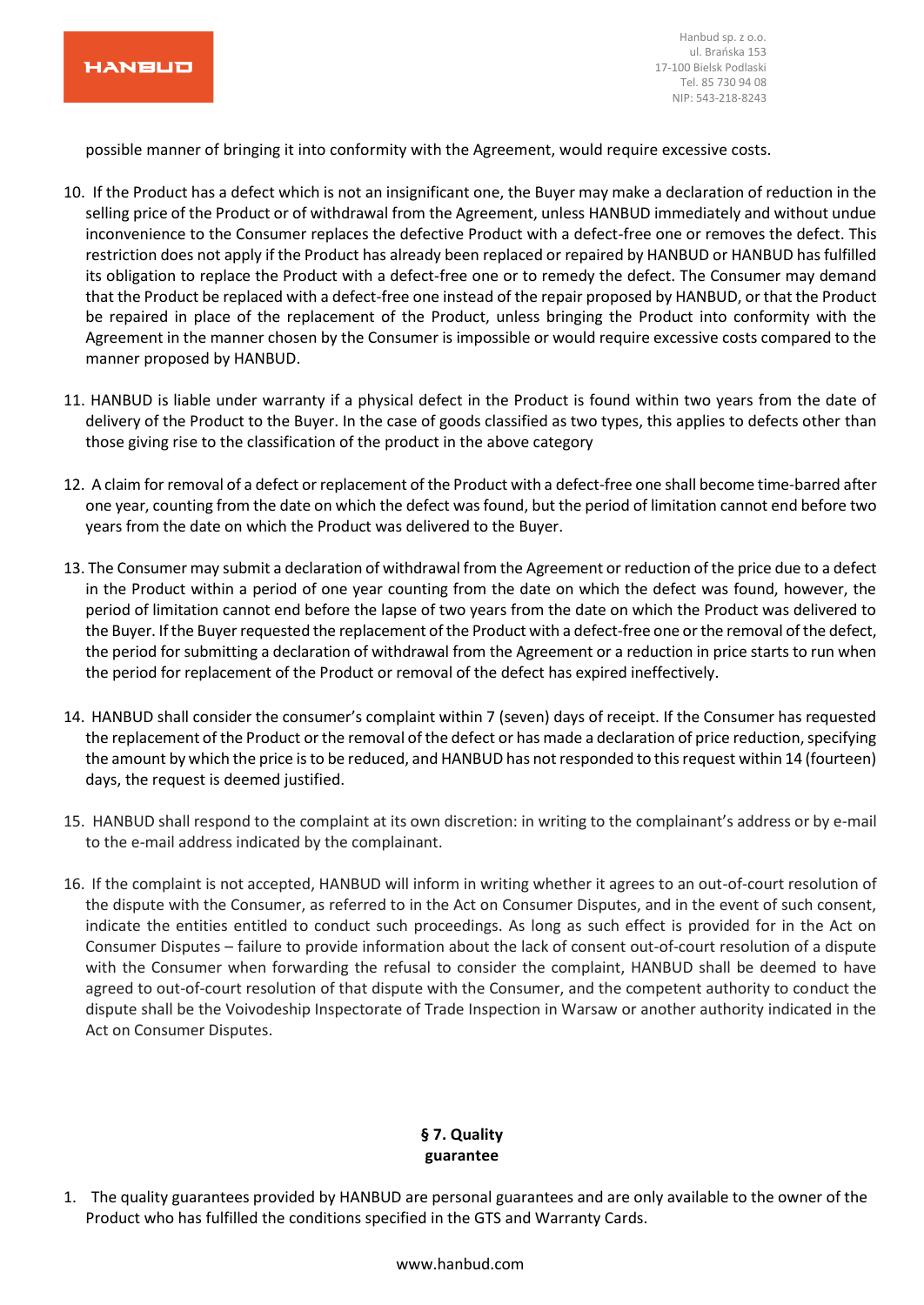

- 2. In principle, the quality guarantee is granted exclusively to the Buyer, however, if the Product covered by the quality guarantee is sold by the Distributor, the quality guarantee is granted to the Buyer of the Product who proves that they purchased the Product from the Distributor. If the Distributor sells the Product, they lose their rights from the quality guarantee.
- 3. HANBUD provides a quality guarantee for particular groups or types of Products on separate terms.
- 4. The quality guarantee does not exclude, limit or suspend the Buyer's rights under the provisions of the warranty for Product defects, unless such rights have been excluded under the Terms and Conditions.

# **§ 9. Limitation of liability**

- 1. Subject to §9.3 of the GTS below, notwithstanding any other provisions of the Agreement and the GTS, and to the extent that this does not violate mandatory provisions of law: HANBUD's total liability to the Buyer for all damages, claims and demands based on all grounds (including damages, claims and demands in tort, non-performance of the agreement, warranty, guarantee, assurance or statutory duty, failure to exercise due diligence, absolute liability) shall not exceed an amount equal to the value of the Agreement (gross price of the Product). This also applies to damages resulting from defects in the Products.
- 2.
- 2. Subject to §9.3 of the GTS below, HANBUD shall not be liable under any circumstances for any loss of profits, loss of contracts, increase in costs (including capital, fuel and energy costs), loss of revenue, loss of use, loss of data or for any damage, whether indirect or consequential, suffered by the Buyer.
- 3. The limitations of liability referred to in §9.1-2 of the GTS above shall not apply to Agreements concluded by HANBUD with Consumers.

# **§ 10. Additional provisions for Distributors – conditions of further Sales of Products. Use of the Trademark**

- 1. If the Buyer purchases the Products from Hanbud as a Distributor, i.e. for further sale in the course of its business, they undertake to sell the Products in a professional manner and in accordance with the Consumer Act, if the sale is made to Consumers.
- 2. The Distributor selling Products purchased from HANBUD is obliged to inform further purchasers of the terms and conditions of the quality guarantee provided by HANBUD, provided that they apply to the buyer.
- 3. On the basis of a separate written authorisation and to the extent specified therein, HANBUD may grant the Distributor, at its request, the right to use the HANBUD Trademark and/or the Trademark for the purpose of selling the Products. A Distributor who uses the HANBUD Trademark and/or the Trademark is obliged to observe the graphic form of the Trademark (logo) and its colours.

#### **§11. Final Provisions**

- 1. The provisions of Polish law shall apply to matters not regulated by these GTS, however, this clause shall not apply to Agreements concluded with Consumers.
- 2. These GTS exclude the application of the Vienna Convention of 11 April 1980 on the International Sale of Goods.

#### www.hanbud.com